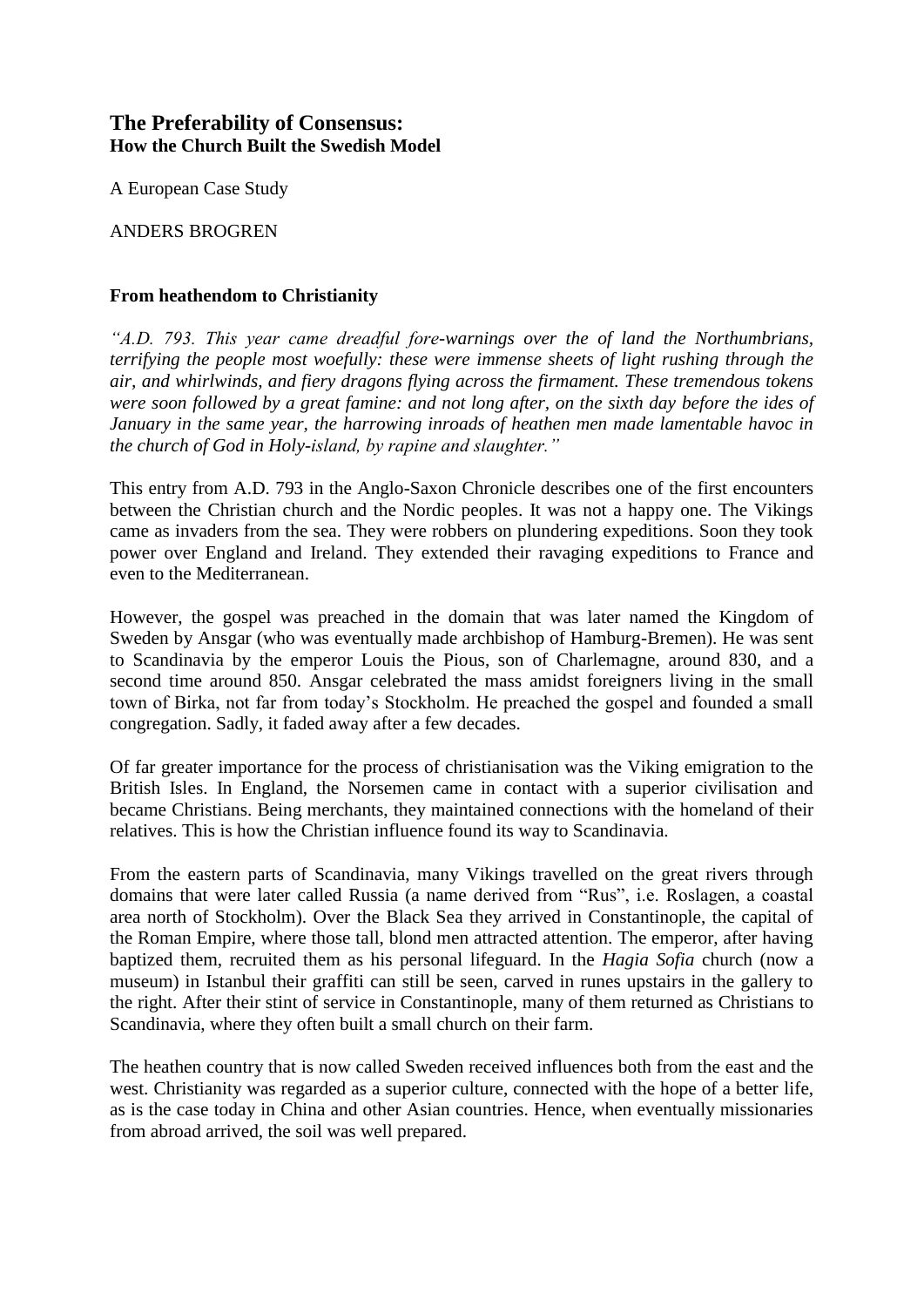Sweden, by that time divided into provinces, so called *landskap*, was a battleground, as it were, between English and German mission, the latter from the diocese of Hamburg-Bremen. Each province determined for itself, at a local *thing* (i.e. governing local court assemblies), that all its inhabitants should be baptized and converted to Christianity. The old faith still had its strongholds in the Northern provinces, especially in Uppsala, but towards the end of the 11<sup>th</sup> century Sweden was united to form a Christian kingdom. Still every province had its own oral code of laws. In Västergötland (land of the Visigoths), the first christianised province, their code of law, *Västgötalagen*, was written down about 1220. It is the oldest remaining complete book in the Swedish language.

#### *Her byrias laghbok väsgöta.*

*Krister är fyrst i laghum warum. Þa är cristna var oc allir cristnir, konongär, böndär oc allir bocarlär, biscupär oc allir boclärðir män.*

*This is the beginning of the statute book of the Visigoths. Christ is first in our law. Next in order is our Christian faith and all Christians, kings, peasants, and all resident men, bishop and all the bookish men.*

Let's sum up! Scandinavia was (and is) a remote part of Europe, in splendid isolation beyond the Baltic Sea, on the same latitude as Hudson Bay. When travellers, the Vikings, went abroad, they were impressed by the Christian civilisation and so became Christians. By that time it was not possible to separate belief from society. When the times changed, their remote homeland was prepared for incorporation into the Christian community as represented by the Roman-Catholic church. The decisions necessary were taken by the chieftains. It was a matter of power, not just spiritual power but also worldly. The borders were opened to new influences, new technology and new ways of thinking. But the decision to be a Christian was not an individual one.

### **Medieval age**

After a number of civil wars, which were, to be frank, just violent skirmishes between different family clans or groups of mafia, Sweden slowly became a united country. The kings and the noblemen were poorly educated, so they needed assistance from priests and monks for the administration of their power. Monasteries were founded as centres for education, medical care, social welfare, new techniques for farming, fish-farming, forging, construction etc. The mentality of the people was gradually transformed. They were no more allowed to take newborn unwanted children, especially girls, into the forest to feed the wolves. Elderly people did no longer feel the pressure to commit suicide. Those deeds were regarded as sins. In 1335 slavery was abolished, the result of a decision taken by king Magnus Eriksson that everyone born of Christian parents should be regarded as a free man or woman. Every parish built a church of their own. Each parish had a parsonage because the king decided that there must be a farm to support a priest. Sometimes the church was built by a nobleman but mostly it was a common undertaking by local peasants.

The country prospered until the climate changed and got colder. In 1350 the dreaded Black Death arrived. By that time, Sweden was the country covering the largest geographical area in all Europe, and its sparse population was radically reduced. In some districts just one of three people survived. There was a lack of people and a surplus of farming land, a fact that strengthened the position of the peasants. In the  $15<sup>th</sup>$  century, a sort of parliament was developed. Unlike in France and other European countries, where the states of the realm were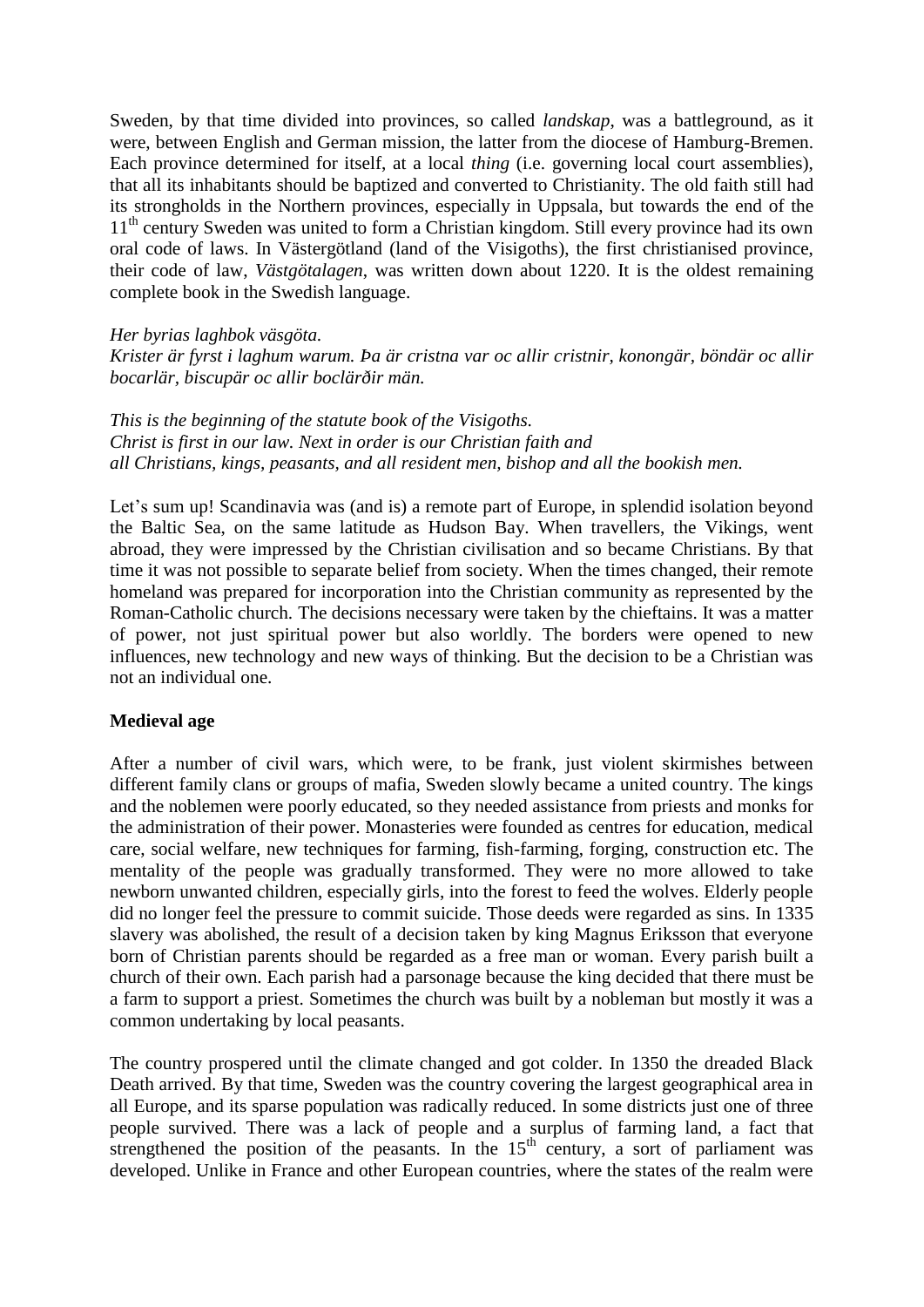three: the nobility, the clergy and the burghers, the Swedish parliament included the peasantry as a fourth state. In disputes between the king and the nobility, the peasants often took side with the king. As so often in Europe, the bishops played an important role for the administration of the state. With their castles and small armies of their own, they chose at times to support the nobility, at times the king.

### **Gustav Vasa**

Beginning in 1397, the three Catholic kingdoms of Denmark, Norway and Sweden comprised a union under one and the same king. In the  $15<sup>th</sup>$  century, discord arose between Swedes and Danes, resulting in a number of wars. In 1520, the Danish king Kristian II was crowned king in Stockholm by force, in presence of the Swedish aristocracy. After the coronation ceremony and grand festivities he closed the gates of Stockholm and killed about 80 persons of the nobility. However, a young nobleman Gustav Eriksson Vasa had been in Danish prison and unnoticed escaped to Sweden. He travelled the provinces and stirred up to rebellion. Having mobilized an army of peasants he succeeded in defeating the Danish army and proclaimed himself as the elected king of Sweden. By that the Nordic union was dissolved.

Gustav was a brutal and resolute man. He severely crushed all resistance and quenched all rebellion, making Sweden a centralised country. A young clergyman, Laurentius Andreæ, was appointed his secretary, and Olaus Petri, the clergyman's companion became chancellor. These two men had studied in Wittenberg, where they had been deeply impressed by Martin Luther.

Because Sweden was a very poor country, the new king had to borrow money from the Hansa company in Lübeck to equip a navy able to resist Danish attacks. (Olof Eriksson, one of my forefathers, was the King's Admiral at that time.) From his secretary, Laurentius Andreæ, and his chancellor, Olaus Petri, King Gustav gained the idea of confiscating property from the church. At the Diet of Västerås in 1527, he enforced the implementation of delivery of bishops' castles to the king. The bishops were allowed to keep only a small lifeguard, and were also obliged to hand over "an amount of money." The government took over the administration of the estates of churches and monasteries. From then on, the bishops were no longer members of the Council of the Realm.

It also was determined that the Word of God should be "proclaimed pure and clear." When bishoprics became vacant, the king appointed Lutheran priests as bishops without consent from the Pope in Rome. In 1531, Laurentius Petri, the brother of Olaus Petri, was ordained the first Lutheran archbishop of Sweden, and in the same year Olaus Petri edited a Liturgy in Swedish, influenced by Martin Luther's *Formula Missæ* (1523)*.* In that way the Swedish Liturgy book maintained more of the medieval mass than the Church of Denmark and Norway, where the *Deutsche Messe* (1526) became normative.

In the following years the king employed administrators from Germany, where bishops already had been abolished. A German, Georg Norman, was appointed Superintendent and regarded the King as the head of the Church. However, the Swedish peasants (a majority of the population) did not approve of the new order, and there were uprisings in the provinces. They wanted to keep the old way of celebrating the liturgy and were enraged when sheriffs confiscated their church bells for casting cannons and rifles or seized the Mass vestments to make dresses for the king's children.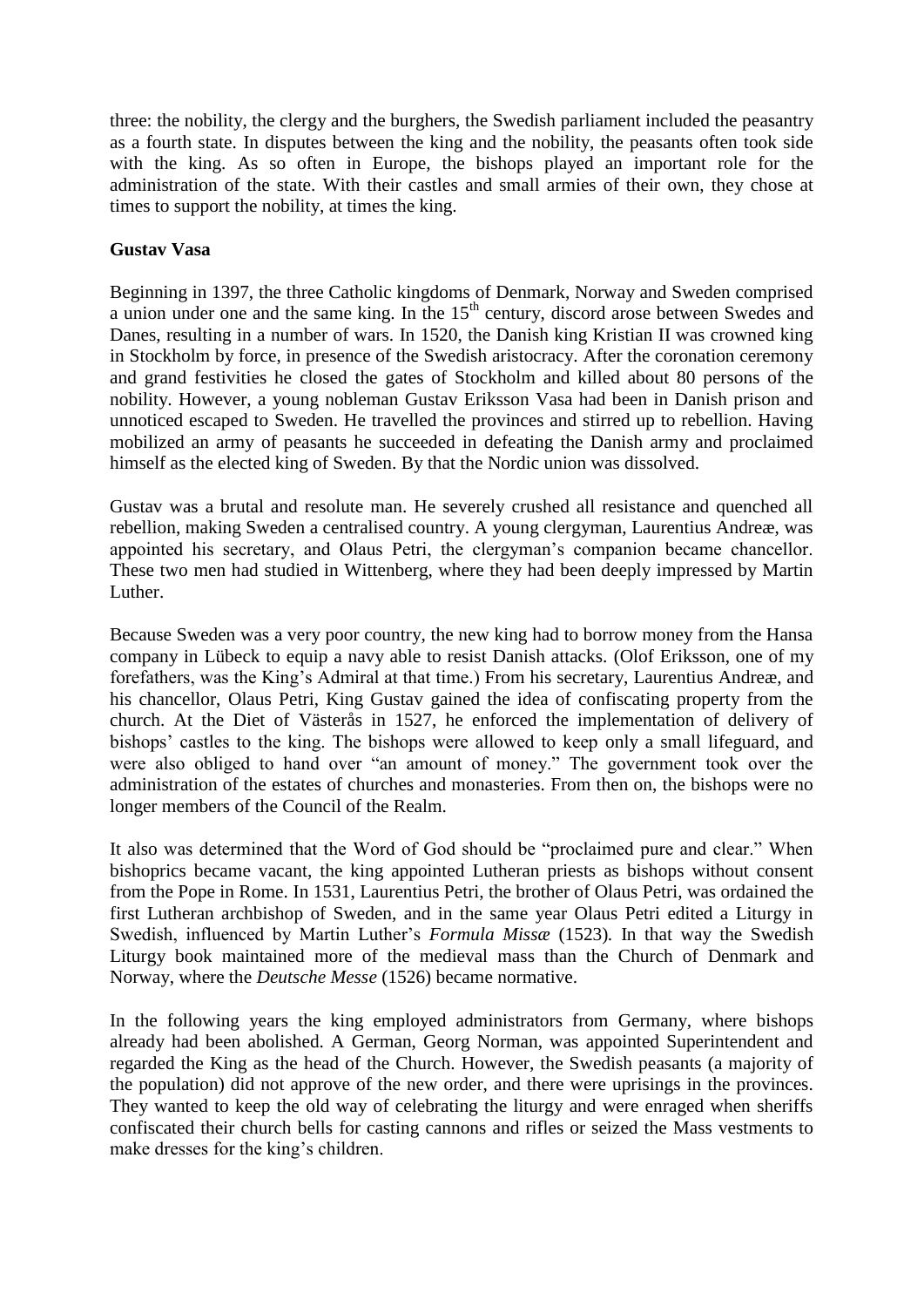In 1560 Gustav Vasa died, after having turned Sweden a hereditary kingdom. His eldest son Erik became king but was dethroned in 1568 by his younger brother John, whose wife was a Polish princess and a devout Catholic. John was a well-educated man and wanted a reformed Catholic Church. When in 1575 a new bishop was to be ordained, the king was eager to maintain the apostolic succession in Sweden, which was on the verge of being lost. That is why he ordered an elderly bishop from Finland (a part of Sweden until 1809), Paul Juusten (one of my forefathers), the last bishop consecrated within the apostolic succession, to effect the consecration. Through this single bishop, the Church of Sweden until now has kept the physical apostolic succession, if not the confessional.

In 1593 another of Gustav Vasa's sons, by then king Charles IX, called for a Synod in Uppsala. Four bishops and 300 members of the clergy were present at the ceremony, together with a number of noblemen and burghers. The decision of the Synod was that The Holy Scripture is the just and only guiding principle for the Church. Also, it was decided that the three ecumenical confessions – Apostles', Nicene, Athanasian – plus the Augsburg Confession are true expressions of the Christian faith. Furthermore, it was decided that Lutheranism be the only faith permitted in Sweden. Catholics and Calvinists were not accepted.

Thenceforward until this day, Lutheranism is still the confession of the Church of Sweden – at least in theory. In our new Church Order of 2000 it is thus confirmed:

*The faith, creed and doctrine of the Church of Sweden, embodied in the worship and life, is established in God's Holy Word, as is given in the prophetic and apostolic writings of the Old and the New Testament, as are summarized in the Apostles', the Nicene and the Athanasian Creeds and in the unaltered Augsburg Confession of the year 1530, as is recognized and acknowledged in the Uppsala Synod decision of 1593, as is explained and commented in the Book of Concord and in other documents affirmed by the Church of Sweden.*

Most of this is excellent. The only hitch is the last sentence, "in other documents affirmed by the Church of Sweden". Indeed, that phrase has become a major problem.

The 1593 Synod of Uppsala strikes the keynote of the Swedish mentality. The chairman of the Synod summed up with the following words: "Now the country of Sweden has become one man; all of us have the same Lord and God." Since then Sweden is a society of conformism. One people; one opinion; adaptation; trust in the state – these are the components of the Swedish mentality.

The son of Charles IX was the famous Gustavus Adolphus II. Under his command the Swedish army went into the Thirty Years´ War against the Catholic German emperor. With economic support from Catholic France, and with arms cast in Sweden by Calvinist blacksmiths from Belgium, Gustavus Adolphus became a hero in Protestant Germany. For several decades Sweden was a leading military power in Europe. But his daughter, Queen Kristina, left Sweden in 1654, converting to the Roman-Catholic faith.

After long felt wish on the part of the clergy, the Government in 1663 determined that the Book of Concord should be a guiding principle for all pastors. From 1773 to 1829 the Book of Concord was also mentioned in ordination vows.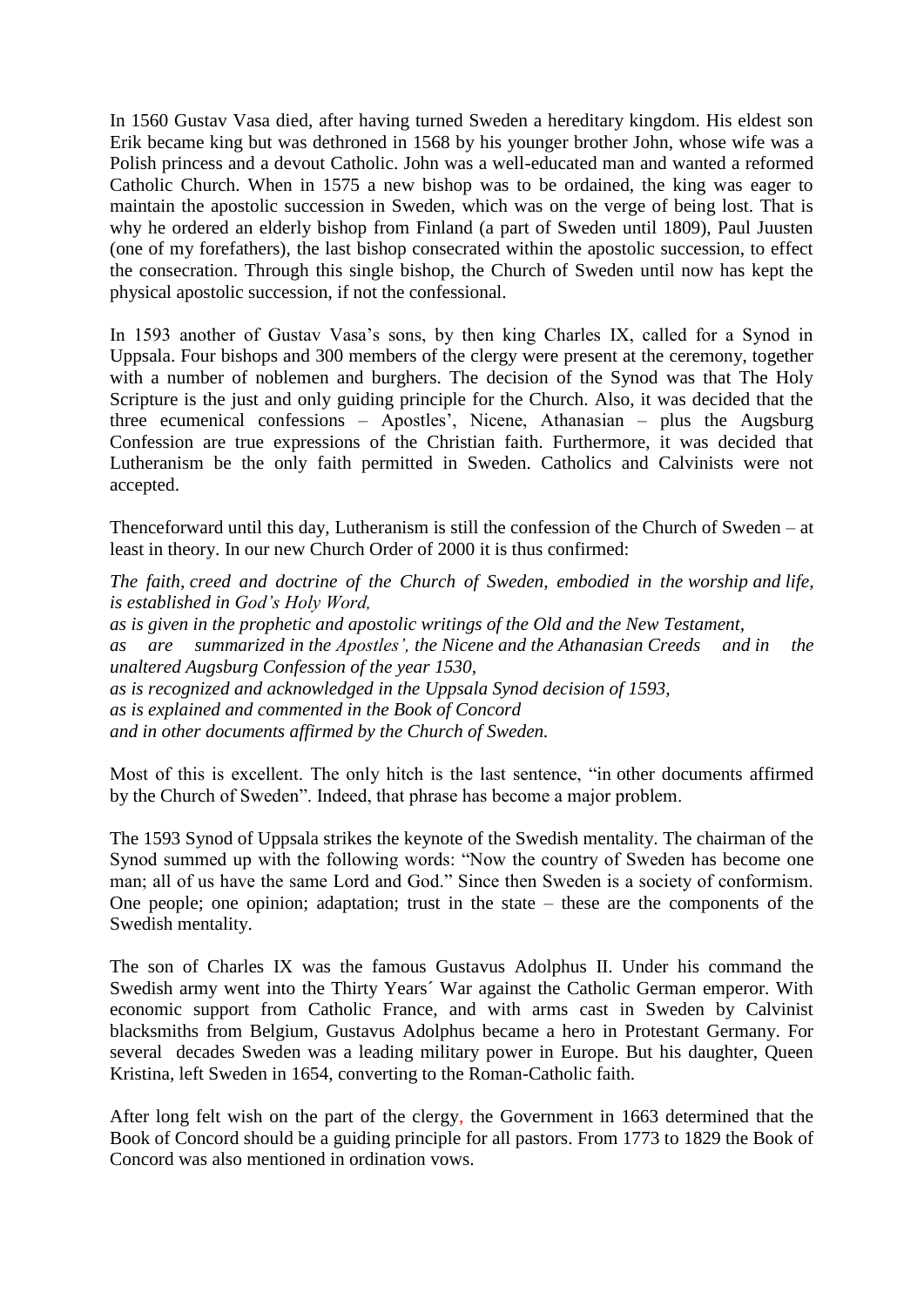Under the rule of Charles XI Sweden adopted autocracy, as its ally France had done. In 1686 the king made his decision about a church canon which, at least in principle, was valid for more than 300 years, until 1993! By 1686 the church had become a tool of administration to the state. Another important decision was made, that of national registration of individuals. It is, in fact, the oldest in the world and is today a most useful source of information to genealogists. The purpose of registration of individuals was not just to list baptism, marriage and so forth but also to administer taxation and enlistment of soldiers for this small country with its huge army. Furthermore, it was decided that doctrinal examination and assessment should take place. At least once a year the pastor had to visit all villages in his parish to check the registration and test each individual's knowledge of religion according to Luther´s Small Catechism. In this way the population of Sweden learnt to read very early compared to other European countries. For that reason Sweden already in the  $18<sup>th</sup>$  century hade become the most literate country in the world, which greatly contributed to the nation's rise in prosperity during the period of industrialisation.

Under the rule of Charles XII Sweden lost its position as an important military power. In 1709 Charles XII was defeated by the Russian Emperor Peter the Great. Many Swedish officers and soldiers were brought as prisoners to Siberia. In Tobolsk they organized a consistory, subordinated to a Swedish consistory in Moscow. During the harsh conditions they received books and letters sent to them from the German pietist August Hermann Francke in Halle. In Siberia the prisoners gathered in conventicles to study the Bible. Years later, back in Sweden, they continued with this habit, which in 1726 caused the government to institute a law, the Act of Conventicles. According to this act it was not allowed to gather in groups unless under the guidance of ordained clergy.

However, in many parts of Sweden there was a growing revivalism. There were pietistic groups who were loyal to the church, but there were also Moravians and others, who wanted to separate from the institutional church. One superpietistic anti-Lutheran group of 400 people, claiming they were without sin, in 1846 burned their books of Martin Luther and Johann Arndt. After that they emigrated to the US where they founded a colony, Bishop Hill, Illinois, between Rock Island and Peoria. Other people who were more moderate also emigrated to the US from poverty and religious oppression in Sweden.

Sweden was a country in transformation. People who were not farmers settled down in remote Swedish provinces. They arrived by newly constructed railways and moved into new municipalities. In the countryside, new cathedral-like churches were built to house the increasing population. We still have thousands of those architectural memories of an expansive era. However, at the same time Sweden's Grand Unified Society was under severe attack. In 1848 the first Baptist congregation was founded. Strange as it may sound, police force was used to bring the children to baptism in the church until about 1865.

Finally, in 1858, the Act of Conventicles was abolished. By 1860 individuals were allowed to leave the state church, which from then on was called *Svenska kyrkan* (The Swedish Church), but if so they had to enter another denomination approved by the government, either the Roman Catholic Church or the Methodist-Episcopal church. (Jews had been allowed to practise their faith since 1782.) It was impossible to be a Swedish citizen without belonging to a denomination, but there was insufficient control of the regulation. These were the circumstances until January  $1<sup>st</sup>$  1951.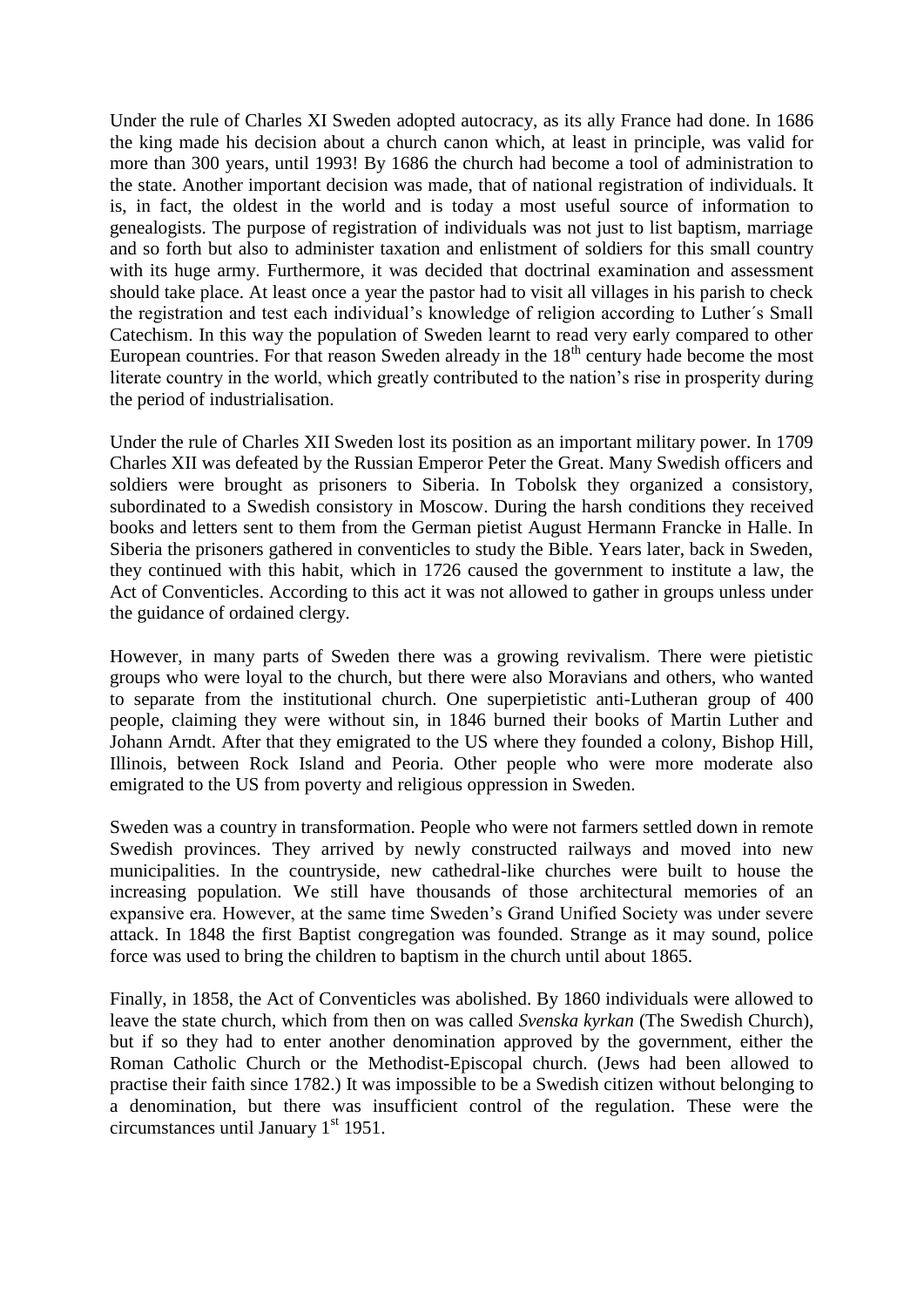In 1860 there also was a separation between local churches and mundane municipalities. The local parish got its own Parish Council; the municipality got its Municipality Council. But still, every citizen had to attend the pastor's examination in Luther´s Small Catechism, and this was the case until 1895. Liberal theology gradually established itself. In 1919, when liberal theology was already predominant, the Small Catechism was removed as a basic text book from the schools, the result of cooperation between socialists and free-church politicians. Religious education in schools, it was said, should instead be founded on the ethics of the Sermon on the Mount.

Local pastors were continuously responsible for national registration of every citizen, and so it remained until 1991! And today, in 2011, the new national registration by the taxation authority still uses the same division into districts as the Church of Sweden. At present there are numerous mergers of smaller parishes into larger ones, and the national registration still follows those changes! Furthermore, the local parishes are still responsible for funeral activities and cemeteries for every citizen, even for atheists and Muslims (except in Stockholm)!

The split-up process in the  $19<sup>th</sup>$  century wasn't in accordance with Swedish mentality, with the idea of Sweden as "one man", as expressed at the Synod in Uppsala in 1593. However, a new type of the Grand Unified Society was still to come. In 1889 the Social Democratic Party was established to promote the interests of the working classes and the underprivileged. Together with the unions, they gradually gained more power, especially after the common right to vote was decided, for men in 1909, for women in 1921. From 1932 until 2006, for more than 70 years, the Social Democrats were the predominant political force. Just five years ago, the Conservative Party took over after having copied parts of the socialist agenda. The chairman of the Social Democratic Party during the 30's and World War II, Prime Minister Per Albin Hansson, coined the expression *folkhemmet* (the people's home), an expression borrowed from a conservative politician, Rudolf Kjellén (also a member of The American Academy of Political and Social Science). The ideal was for every citizen to feel at home in his country, comfortable and safe. The state was the great home for everybody, responsible for the welfare of each individual. The state takes care of you, gives you what you need – that was the new ideology. To say that this ideology has formed the mentality of the Swedish people is by no means an exaggeration. In Uppsala in 1593 it was said that "Now the country of Sweden has become one man, all of us have the same Lord and God". Now all Sweden was still one man, but in a new way. The concepts of *Lord* and *God* had been replaced by *People* and *State*.

In the original socialist agenda, the struggle against "the Altar, the Throne, and the Purse", (i.e. the Church, the Monarchy, the Capitalism) was a strong driving force. However, in 1917 the Swedish Communist faction established their own party. Since then the Social Democratic Party is a party of Marxist revisionism, striving to transform society in a peaceful way.

The Social Democratic Party came to co-operate with "the Purse", especially capitalists and owners of large factories, where a majority of the socialist voters had their working places. "The Throne", i.e. the King was made powerless. He was made little more than a symbol, his face on coins and stamps, travelling around in Sweden and abroad, making speeches at inaugurations and various openings and events.

What, then, about "the Altar"? The Socialists' intention was to abolish the Lutheran State Church. But in 1909 the young pastor Harald Hallén became a member of the Social Democratic Party. His intention was to reform the church according to his liberal theology. In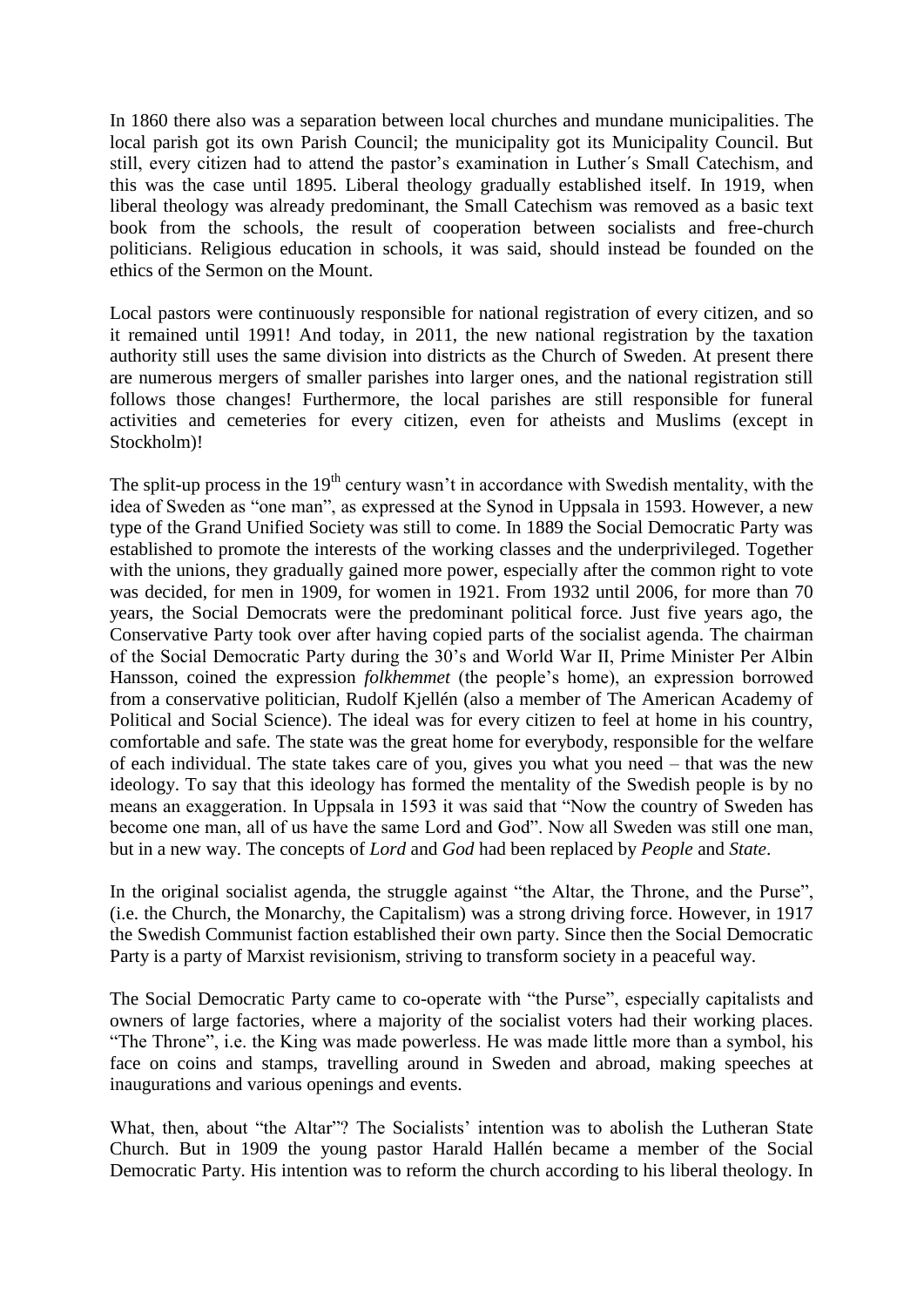1912 he became a member of the Parliament. Soon he became a close friend of the editor of the leading socialist paper, Artur Engberg. Engberg called himself "a heathen," working towards an abolishment of the state church. However, Hallén managed to change his friend's mind, and Engberg came up with a better idea: to keep state supervision over the church, especially the education and training of the clergy, to form pastors' minds into taking politically correct views by having them influenced by liberal theology. In that way it would be possible to transform the church into a harmless body, or even a tool for transformation of Society.

In Parliament 1928 Hallén moved for a democratic church. In 1930, the age-old parochial church meeting in major parishes was replaced by a select vestry, where people representing the Social Democratic Party took office. Elementary school administration and supervision was transferred from the local church to the municipality. In 1932 Engberg was appointed Secretary of Church and Education in the socialist government. He then appointed his friend Hallén to a committee, changing the composition of the diocese chapters so that two of the six members were appointed by the government. Hallén also worked for a layman majority in the Church General Synod.

Already in 1923 Hallén had pledged to allow women priests, and he pledged again in 1950. The government set up a committee to that purpose, but in 1951 all exegetical experts at the universities of Uppsala and Lund declared that this was against the Bible. By that time there was a Church General Synod only every fifth year. Next Synod according to regulation was held in 1957. It had to deal with a proposal from the government about the ordination of women. This proposal was declined by the General Synod, which provoked an outcry in the media. Next year, the government called for an extra Synod, based on new elections. The government reminded the pastors that they were civil servants and that discrimination on the basis of sex was strictly forbidden. In the elections for this Synod, many laymen had been replaced by supporters of ordaining women. The bishops were put under pressure. So this extraordinary Synod, after a huge debate, passed the bill, exactly according to the wish of the government. When the decision was taken, Bishop Anders Nygren, world famous theologian, founding father of the Lutheran World Federation, rose from his chair and spoke these prophetical words: "Our church is now shifting onto a previously unknown track in direction of Gnostics and Sectarians."

When the first three women priests had been ordained in 1960, the Social Democratic Party removed the issue of state church abolishment from their party programme. In 1963 the parliament passed a new law for electing bishops. From then on, not only pastors constituted the electorate, it must comprise an equal number of laymen as well. Since then elections of bishops gradually have become a political matter; hence there can be one candidate furthered by the Socialists, one by the Centre Party etc.

Bishop Bo Giertz (1905–1998) of Gothenburg, well known within the LCMS, organised the resistance against the state-promoted liberal theology. In 1970 Bertil Gärtner (1924–2009) was his successor. In those days the law was not yet wholly transformed according to the political agenda, so the government was forced by law to appoint Gärtner in Gothenburg. Until the last day before his death in hospital,  $20^{th}$  of September 2009, Gärtner was a real confessor, a uniting and inspiring charismatic leader for orthodox believers within the Church of Sweden.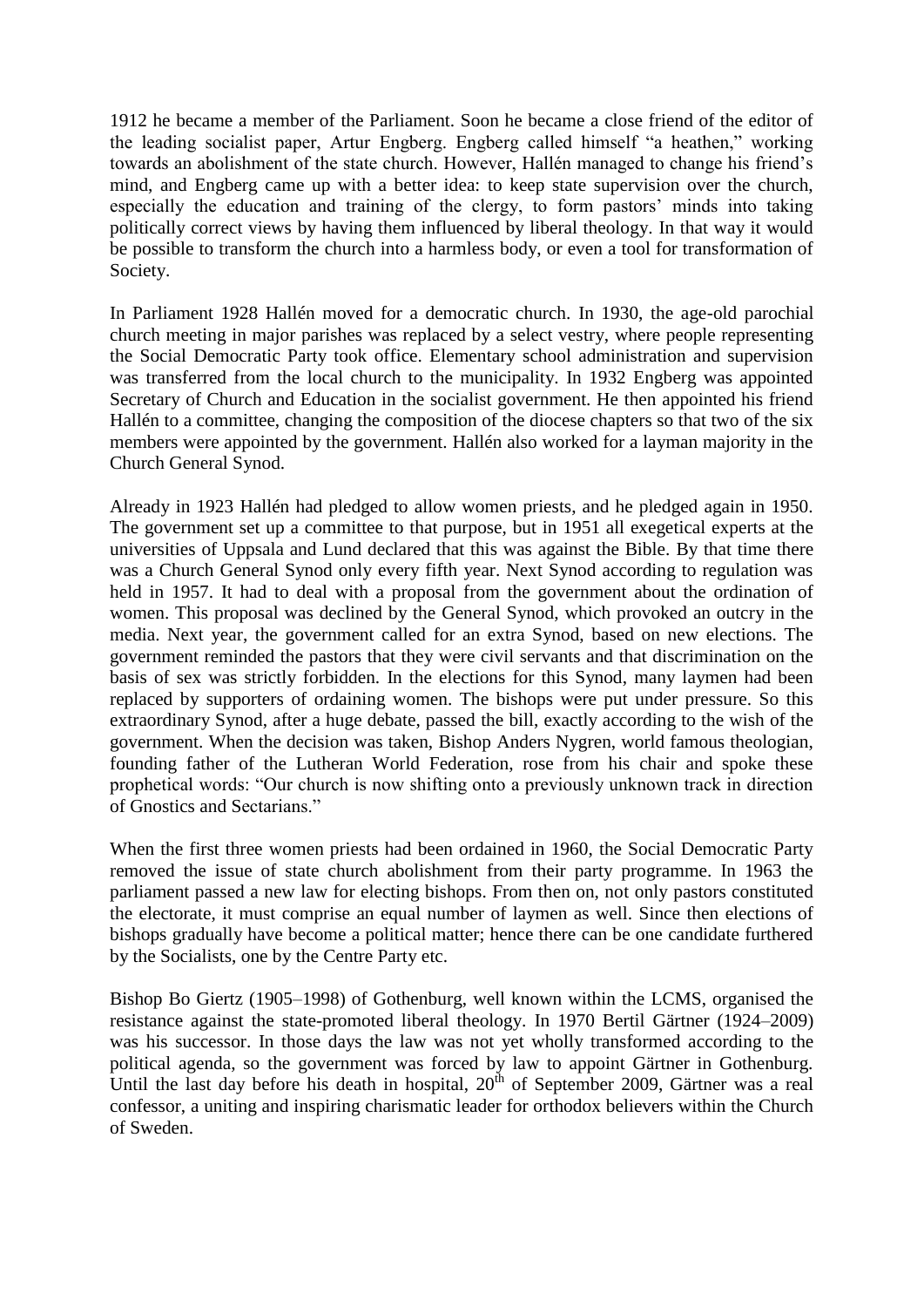Gradually, however, the orthodox body was pushed backwards. From 1993 candidates must promise before ordination to "be prepared to officiate with everyone ordained in the ministry without regard to sex". On his  $90<sup>th</sup>$  birthday in 1995 Bishop Bo Giertz said: "If I were a young student of theology today, I would never be ordained."

In 1999, the liberal official weekly news magazine of the Church of Sweden arranged for a voting, the question being: "Who was the most important person in the Church of Sweden during the  $20<sup>th</sup>$  century?" The result gave an overwhelming majority for bishop Bo Giertz. In the second place came Bishop Bertil Gärtner. Imagine the embarrassment of such a politically correct medium!

In 2000 the relations between state and church were changed. It is said that the church now is free to govern itself, but in fact things have become even worse. Since then the political parties can do anything they wish – as was the intention of Harald Hallén 90 years earlier. The bishops and most of the pastors are the puppets of political forces. Let me give an example: In 1998 the bishop of Växjö, Anders Wejryd, was asked by the RFSL (The Swedish Federation for Lesbian, Gay, Bisexual and Transgender Rights) about his opinion on homosexual pastors living in partnership, which was made possible according to law in 1995. "It would not be a good idea in my diocese", he said. "It would cause great problems." Because of the opinion he expressed, he was reported by the RFSL to the committee supervising bishops. Shortly afterwards Wejryd made a new comment. He apologized for "my way of expressing it; I was not clear enough. According to my opinion it is quite possible to have homosexual pastors living in partnership." The government secretary for church affairs, the atheist Marita Ulvskog, told the RFSL she wanted the church to take a clear standpoint to the advantage of homosexuals.

In 2005 the General Synod decided that homosexual partnerships could obtain blessing in a church ceremony. In September 2006 Mr. Wejryd took over as archbishop after Karl Gustaf Hammar, a man who declared that "you do not have to believe *'anything in particular'* in order to be a Christian". In March 2007 the Church Council determined that same-sex couples for partnership could be blessed in church, approved by the General Synod in October 2007. However, according to Wejryd there was still an important difference, based on principle, between partnership and marriage. Marriage was for a man and a woman exclusively. In April 2009, the Swedish Parliament however decided in favour of permitting same-sex marriage. What would Wejryd do? His position, based on principle, was that there is a difference between marriage and partnership. But literally overnight he altered his standpoint. Same-sex marriages were suddenly OK. In a TV talk show a famous journalist read out from Matthew 19 and asked Wejryd if his new position really could be in harmony with the Bible. Wejryd answered: "The marriage is a good order for the society. But it is possible for us to expand it. We just make a new interpretation." – "So you just make a new interpretation?" was the amazed response from the journalist. – "That is correct, we make a new interpretation!" was the cheerful reply from Wejryd.

In September 2008 presiding bishop of the Episcopal Church Katharine Jefferts Schori was an honorary guest when the Church of Sweden celebrated the 50th anniversary of the decision to ordain women. Among those present were the king, the queen and the crown princess. Archbishop Anders Wejryd described Jefferts Schori as the "most prominent woman in today's world-wide church" and presented her with a specially made stole bearing the Church of Sweden's coat of arms. She made another visit to Wejryd on May 11<sup>th</sup> 2011. Wejryd wrote in his blogg that we will discuss "how we could act in a situation with challenges and